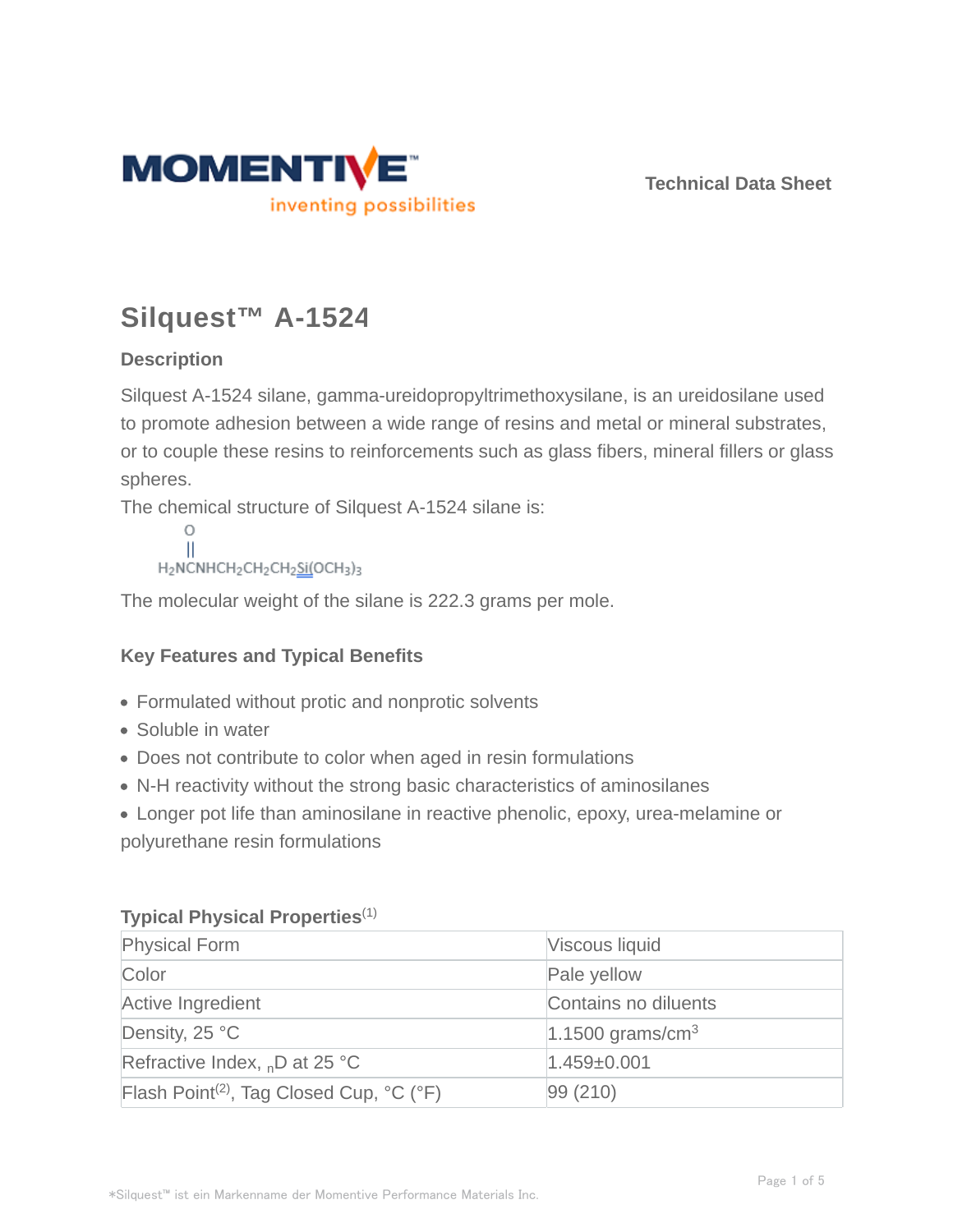# Boiling Point Range, °C at 1,1013 hPa 217-250

- 1. Typical properties are average data and are not to be used as or to develop specifications.
- 2. ASTM Method D56

# **Potential Applications**

- Coupling agent for insulation phenolic wool binders and glass fiber sizes used to reinforce nylon resins
- Finish for woven glass fiber fabrics
- Treatment for particulate fillers used to reinforce nylon, phenolic or epoxy resin
- Additive for foundry sand and abrasive grinding wheel binders
- Adhesion promoter in urethane-based coatings, sealants and caulks
- Component in primers

## **General Considerations for Use**

Silquest A-1524 silane use level is dependent upon the surface area of the particulate filler or glass fiber reinforcement. Typical starting concentrations may range from 0.5 to 1 weight percent, based upon the weight and type of reinforcement used. Sand and other low surface area fillers or substrates may require less than 0.1 weight percent silane.

When Silquest A-1524 silane is added to a resin formulation, the use level is typically in the range of 0.5 to 1 weight percent, based on the weight of the resin.

Silquest A-1524 silane is soluble in methanol, ethanol, acetone, toluene and water. The silane hydrolyses

in water and releases methanol. The hydrolysis product of Silquest A-1524 silane, gamma-ureidopropylsilanetriol, is stable at one weight percent in water at pH of 4 for greater than 72 hours.

Silquest A-1524 silane should be protected from low temperatures as it freezes at less than 5 °C. While freezing does not harm Silquest A-1524 silane, should it occur, the material should be well stirred after thawing to ensure uniform concentration.

## **Availability**

Silquest A-1524 silane is currently available in drum quantities.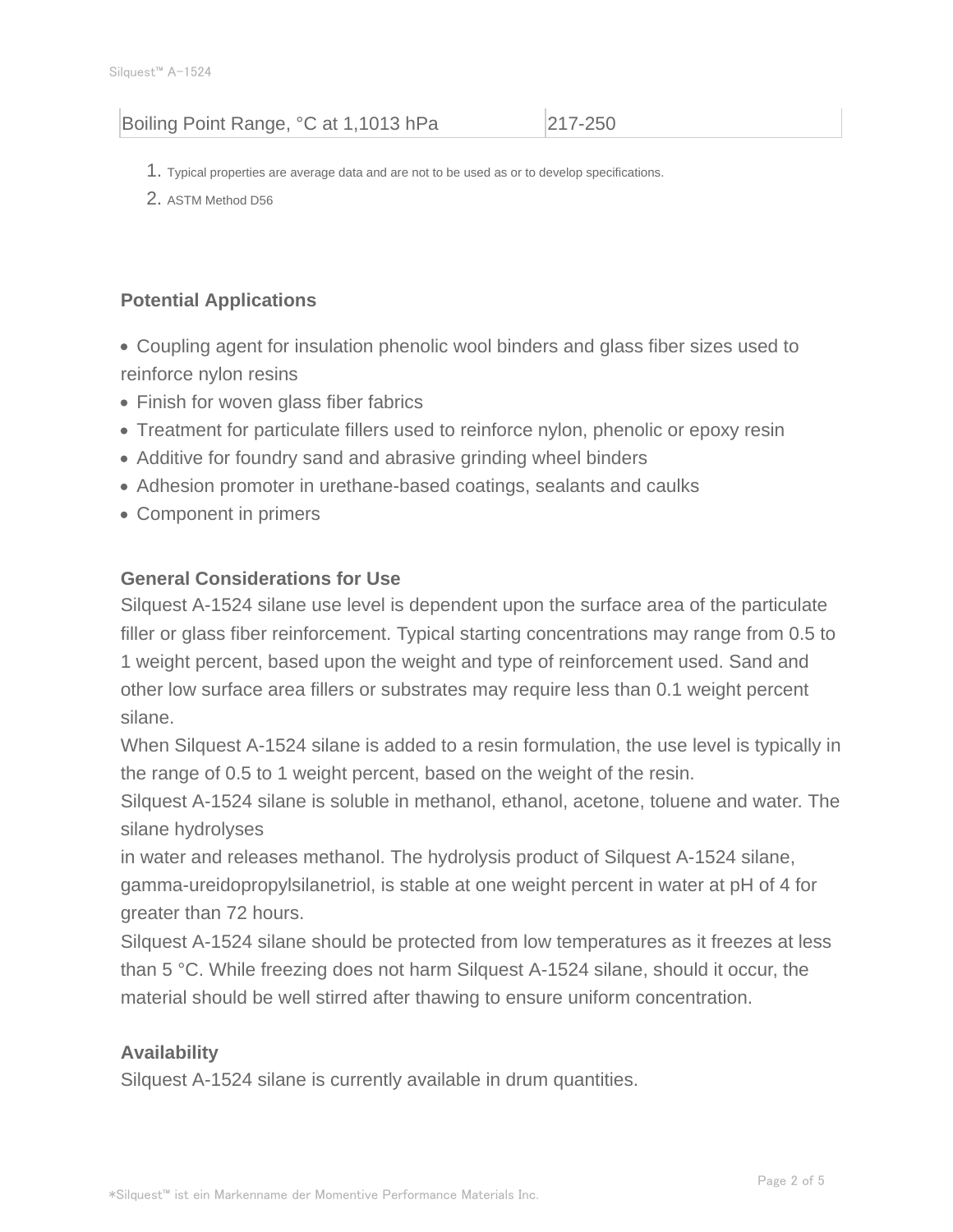#### **Patent Status**

Nothing contained herein shall be construed to imply the nonexistence of any relevant patents or to constitute the permission, inducement or recommendation to practice any invention covered by any patent, without authority from the owner of the patent.

## **Product Safety, Handling and Storage**

Customers should review the latest Safety Data Sheet (SDS) and label for product safety information, safe handling instructions, personal protective equipment if necessary, emergency service contact information, and any special storage conditions required for safety. Momentive Performance Materials (MPM) maintains an aroundthe-clock emergency service for its products. SDS are available at www.momentive.com or, upon request, from any MPM representative. For product storage and handling procedures to maintain the product quality within our stated specifications, please review Certificates of Analysis, which are available in the Order Center. Use of other materials in conjunction with MPM products (for example, primers) may require additional precautions. Please review and follow the safety information provided by the manufacturer of such other materials.

#### **Limitations**

Customers must evaluate Momentive Performance Materials products and make their own determination as to fitness of use in their particular applications.

# **Contact Information** Email commercial.services@momentive.com

## **Telephone**

| <b>Americas</b>        | <b>Latin America</b> | <b>EMEAI- Europe, Middle</b><br>East, Africa & India | <b>ASIA PACIFIC</b> |
|------------------------|----------------------|------------------------------------------------------|---------------------|
| +1 800 295 2392 Brazil |                      | <b>Europe</b>                                        | China               |
| Toll free*             | +55 11 4534 9650     | +390510924300                                        | 800 820 0202        |
| +704 805 6946          | Direct Number        | Direct number                                        | Toll free           |
| <b>Direct Number</b>   |                      |                                                      | +86 21 3860 4892    |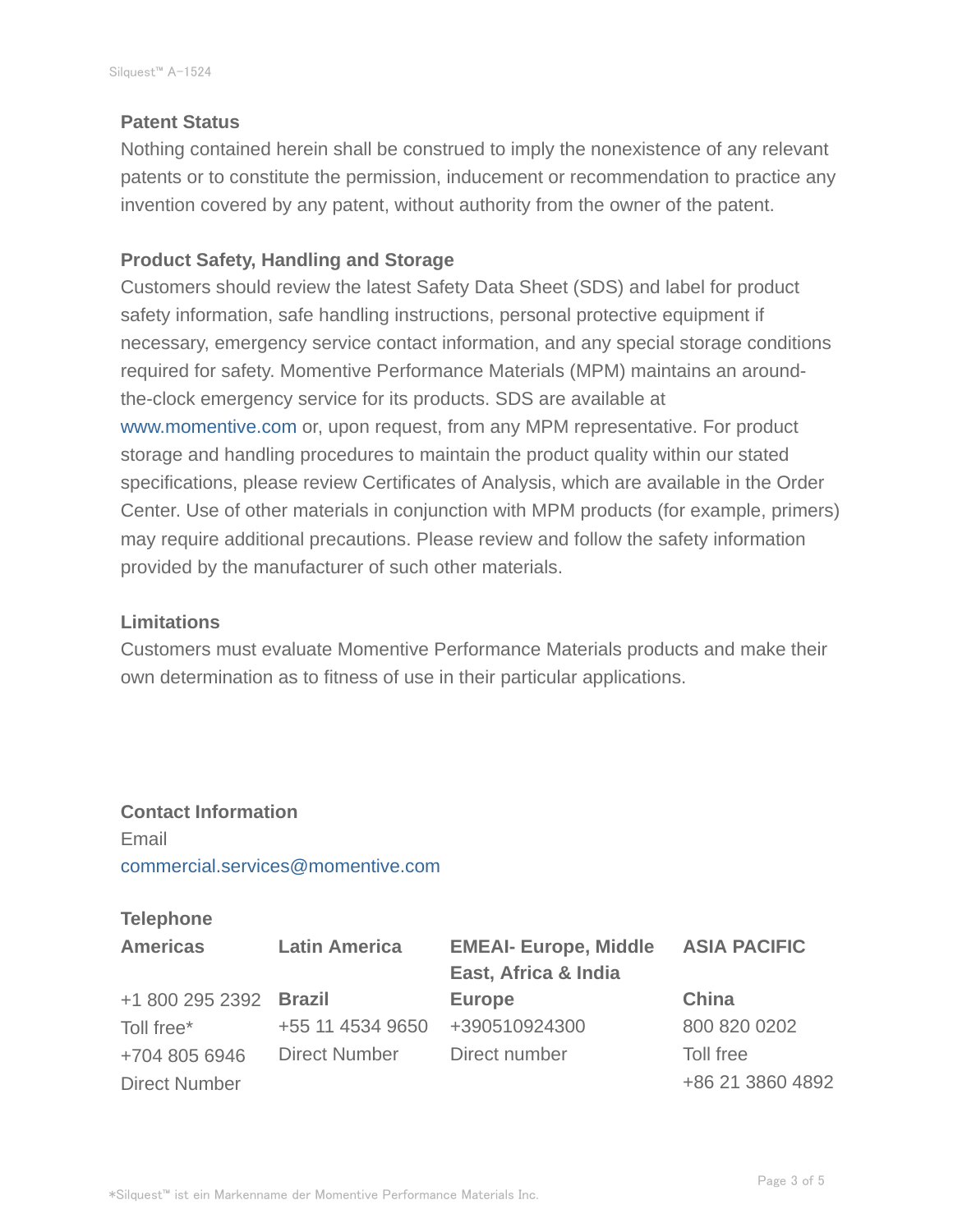|                      |                           | Direct number   |
|----------------------|---------------------------|-----------------|
| <b>Mexico</b>        | India, Middle East &      | Japan           |
| +52 55 2169 7670     | <b>Africa</b>             | +81 3 5544 3111 |
| <b>Direct Number</b> | + 91 44 71212207          | Direct number   |
|                      | Direct number*            |                 |
|                      | *All Middle Eastern       | Korea           |
|                      | countries, Africa, India, | +82 2 6201 4600 |
|                      |                           |                 |

For literature and technical assistance, visit our website at: www.momentive.com

#### **DISCLAIMER:**

**THE MATERIALS, PRODUCTS AND SERVICES OF MOMENTIVE PERFORMANCE MATERIALS INC. AND ITS SUBSIDIARIES AND AFFILIATES (COLLECTIVELY "SUPPLIER"), ARE SOLD SUBJECT TO SUPPLIER'S STANDARD CONDITIONS OF SALE, WHICH ARE INCLUDED IN THE APPLICABLE DISTRIBUTOR OR OTHER SALES AGREEMENT, PRINTED ON THE BACK OF ORDER ACKNOWLEDGMENTS AND INVOICES, AND AVAILABLE UPON REQUEST. ALTHOUGH ANY INFORMATION, RECOMMENDATIONS, OR ADVICE CONTAINED HEREIN IS GIVEN IN GOOD FAITH, SUPPLIER MAKES NO WARRANTY OR GUARANTEE, EXPRESS OR IMPLIED, (i) THAT THE RESULTS DESCRIBED HEREIN WILL BE OBTAINED UNDER END-USE CONDITIONS, OR (ii) AS TO THE EFFECTIVENESS OR SAFETY OF ANY DESIGN INCORPORATING ITS PRODUCTS, MATERIALS, SERVICES, RECOMMENDATIONS OR ADVICE. EXCEPT AS PROVIDED IN SUPPLIER'S STANDARD CONDITIONS OF SALE, SUPPLIER AND ITS REPRESENTATIVES SHALL IN NO EVENT BE RESPONSIBLE FOR ANY LOSS RESULTING FROM ANY USE OF ITS MATERIALS, PRODUCTS OR SERVICES DESCRIBED HEREIN.** Each user bears full responsibility for making its own determination as to the suitability of Supplier's materials, services, recommendations, or advice for its own particular use. Each user must identify and perform all tests and analyses necessary to assure that its finished parts incorporating Supplier's products, materials, or services will be safe and suitable for use under end-use conditions. Nothing in this or any other document, nor any oral recommendation or advice, shall be deemed to alter, vary, supersede, or waive any provision of Supplier's standard Conditions of Sale or this Disclaimer, unless any such modification is specifically agreed to in a writing signed by Supplier. No statement